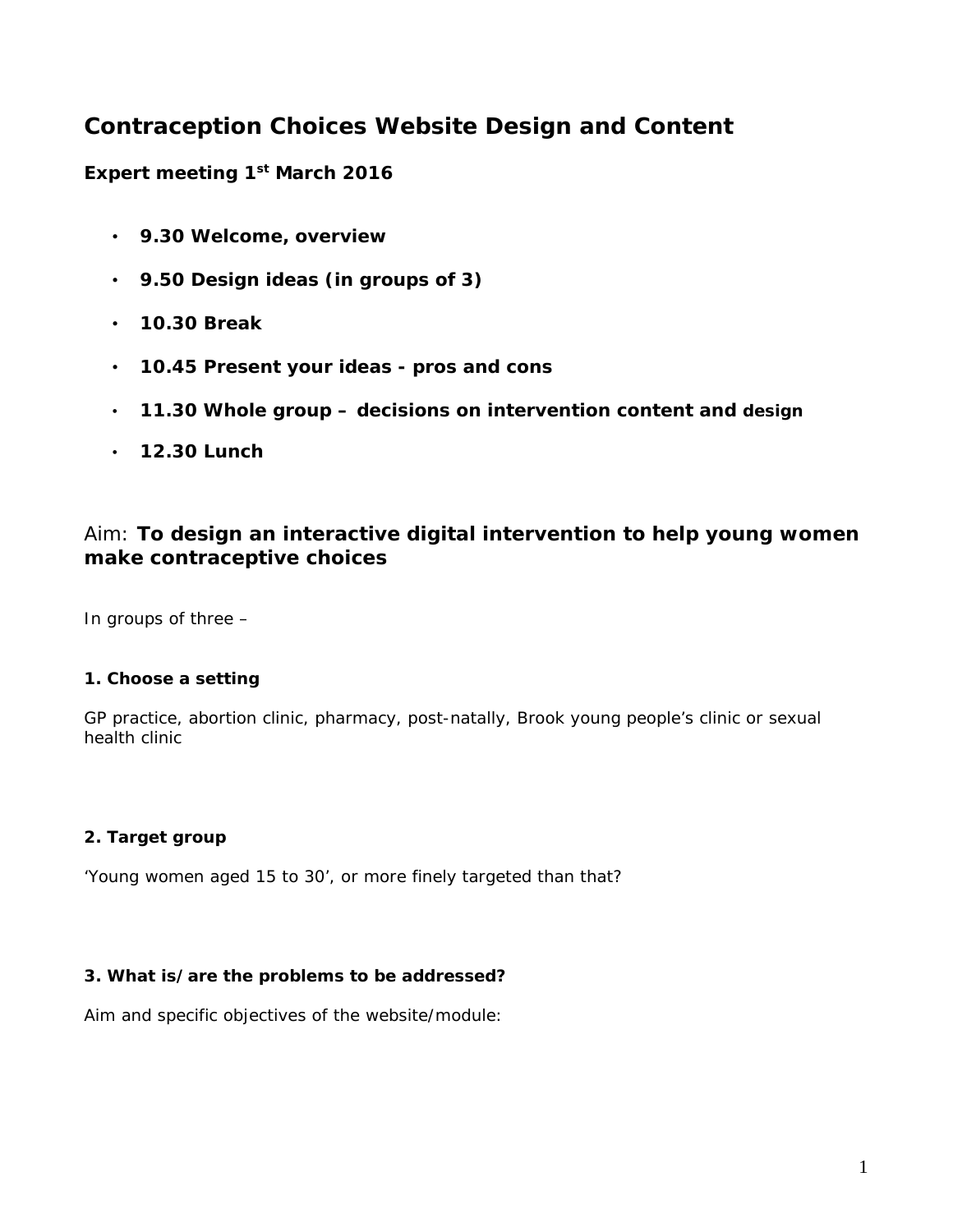#### **4. How will you make the intervention interactive and engaging?**

For example:

- Quiz format with feedback on answers
- Online diaries
- Videos
- Others' stories
- Branching scenarios
- Chat rooms/bulletin boards
- Expert Q&A
- Virtual characters
- Games
- Virtual worlds
- Animations
- Automated email or texting

#### **5. How will you tailor the intervention for individual users?**

For example:

- a. To personalise the site using name, colours, choice of characters etc.
- b. By demographics e.g. ethnicity
- c. By individual features such as previous experiences
- d. By behaviours e.g. unprotected sexual activity
- e. By theoretical factors, e.g. knowledge, motivation and skills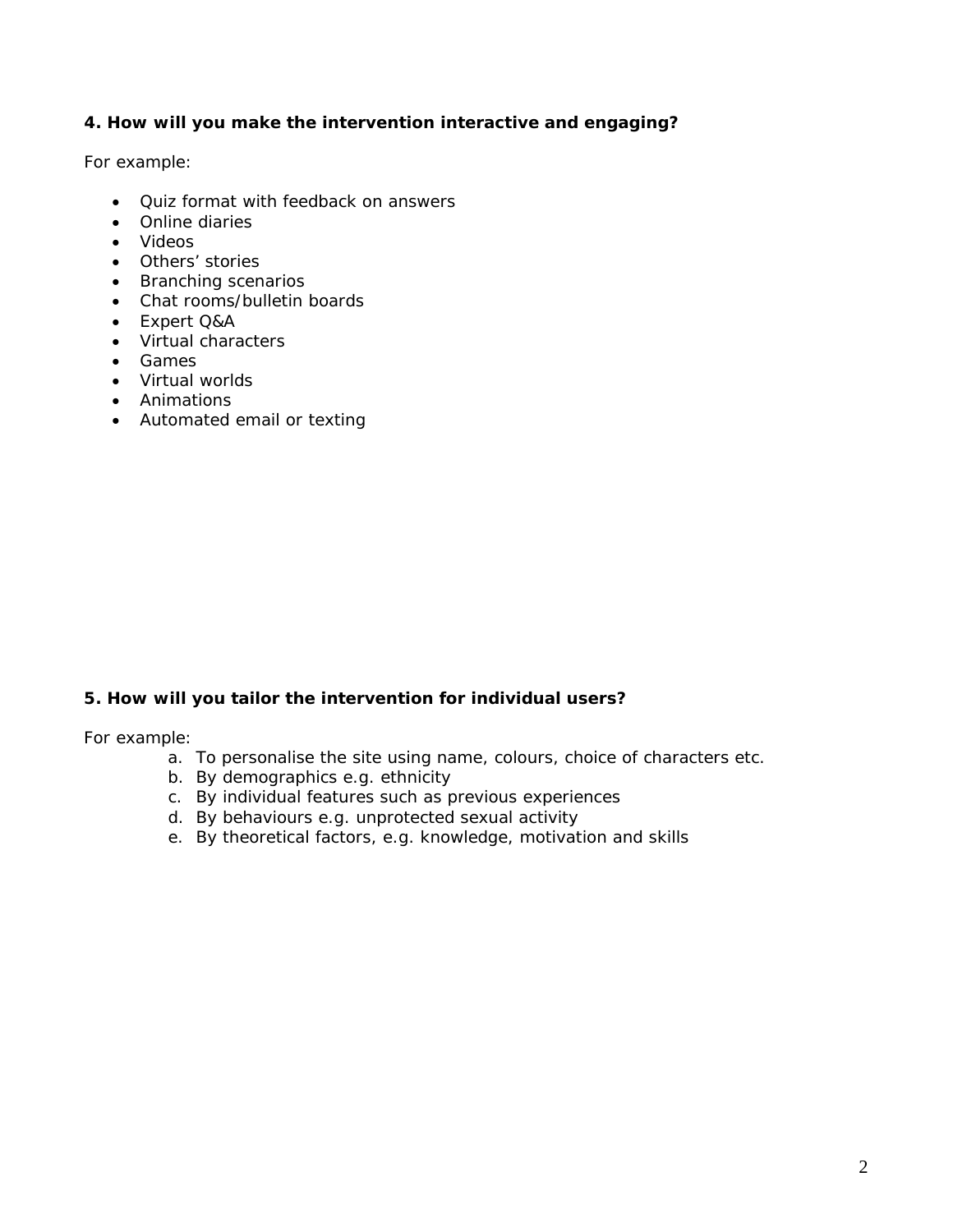#### **6. What is the platform?**

App or website or other?

**7. How would the intervention be used?**  When? Where? How?

**8. Would the intervention have an output? (e.g. printed or emailed recommendations for methods....)** How would this be used?

**9. Can the intervention benefit staff as well? Outline how if yes**

**10. Your name:**